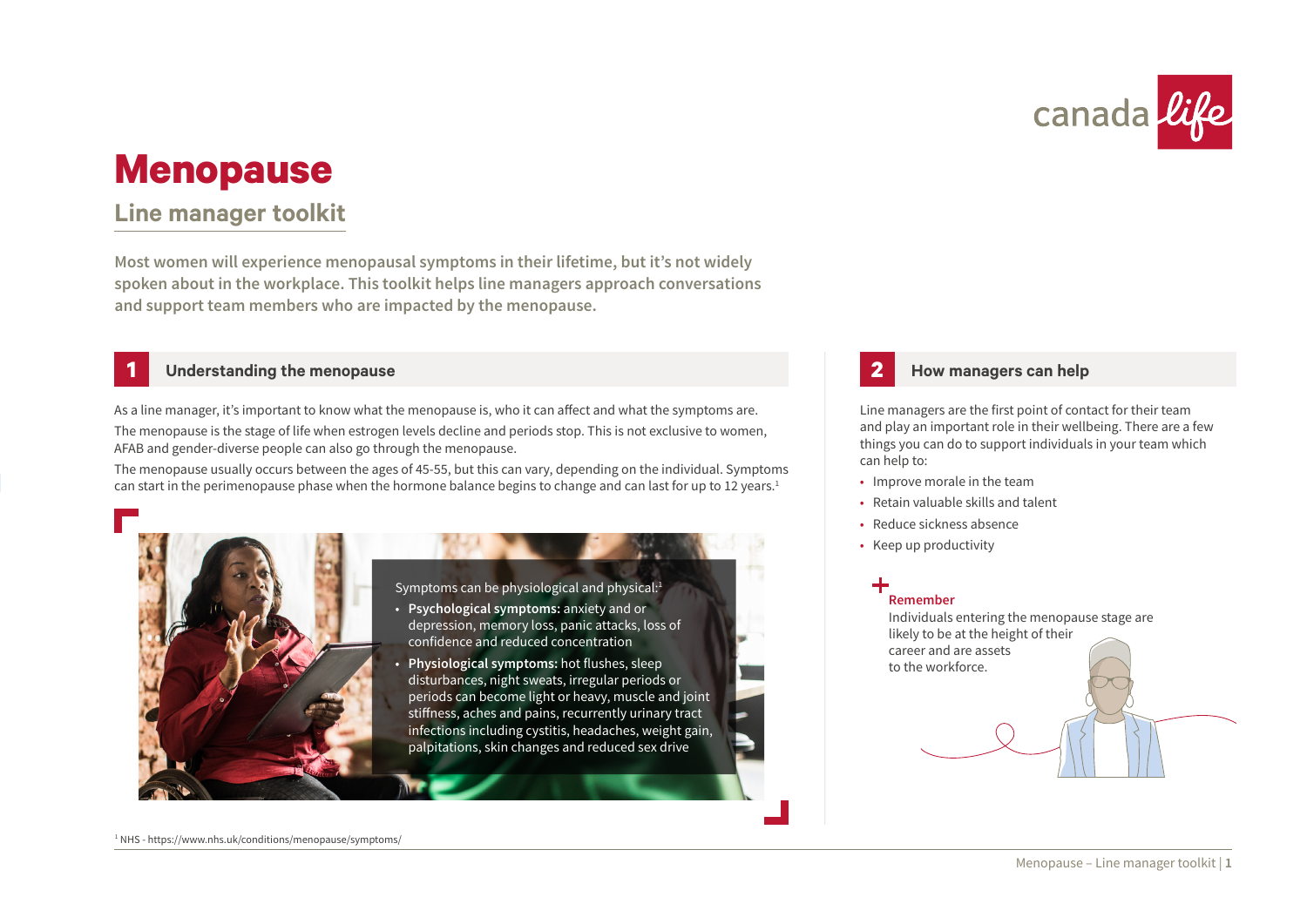

By building a relationship that centres around trust, team members are more likely to confide in you if t[he](https://www.youtube.com/watch?v=Y_TCMiY9jeU)y are experiencing periods of difficulty throughout the menopause. Here are some ways you can do this:

- **1** Have regular, informal one-to-ones with your team members - this is a great way to check in and get to know each other.
- **2** Ask colleagues and team members how they are - those simple questions give colleagues the opportunity to open up.
- **3** If your team member comes to you, let them take the lead and share what they would like the outcome of the conversation to be. This would be a good opportunity to show your understanding and be sympathetic to the situation.

#### **3 How to create a work environment suitable for the menopause**

Ensuring your team members are comfortable in the workplace during the menopause can help them maintain their productivity and morale.

Be realistic on what your team member can achieve whilst dealing with ongoing symptoms. There is no reason they cannot produce good quality work even when experiencing symptoms, but it is important to recognise they may not be able to maintain the same level of work as they did before. If they are experiencing bad night's sleep, they may burn out and feel easily overwhelmed. Ensure that you are taking necessary steps to ensure their to-do list doesn't get out of hand.

**Here is what you can do to help your team to feel comfortable:**



**Flexible working hours** This can be helpful if a team member is suffering from sleepless nights and fatigue, flexible hours can help work around this. Working in regular breaks in the individual's schedule could also help.

# **Setting realistic targets and**

**objectives** This is a great adjustment that can really help an individual keep working at their full potential. Opening up a two-way conversation on goals and objectives shows your team that you are being supportive and understanding. Offer additional

support and coaching if necessary.



#### **Understand they may take absence**

Understand that regular, short absences may be needed whilst going through the menopause. An individual experiencing ongoing symptoms may need more time off.



#### **Risk assessments**

To make the work environment as comfortable as possible. Provide access to fans, ventilation, water and facilities.

#### **Supporting mental health**

Allow time to practice mindfulness, make sure your team know how to access wellbeing support and allow employees to work from home if they feel anxious.



**[Your organisation may have access to wellbeing services](https://www.canadalife.co.uk/workplace-protection/support-services/)  that can support your employees' mental health.** 

**Find out more on our website**

Menopause – Line manager toolkit | **2**